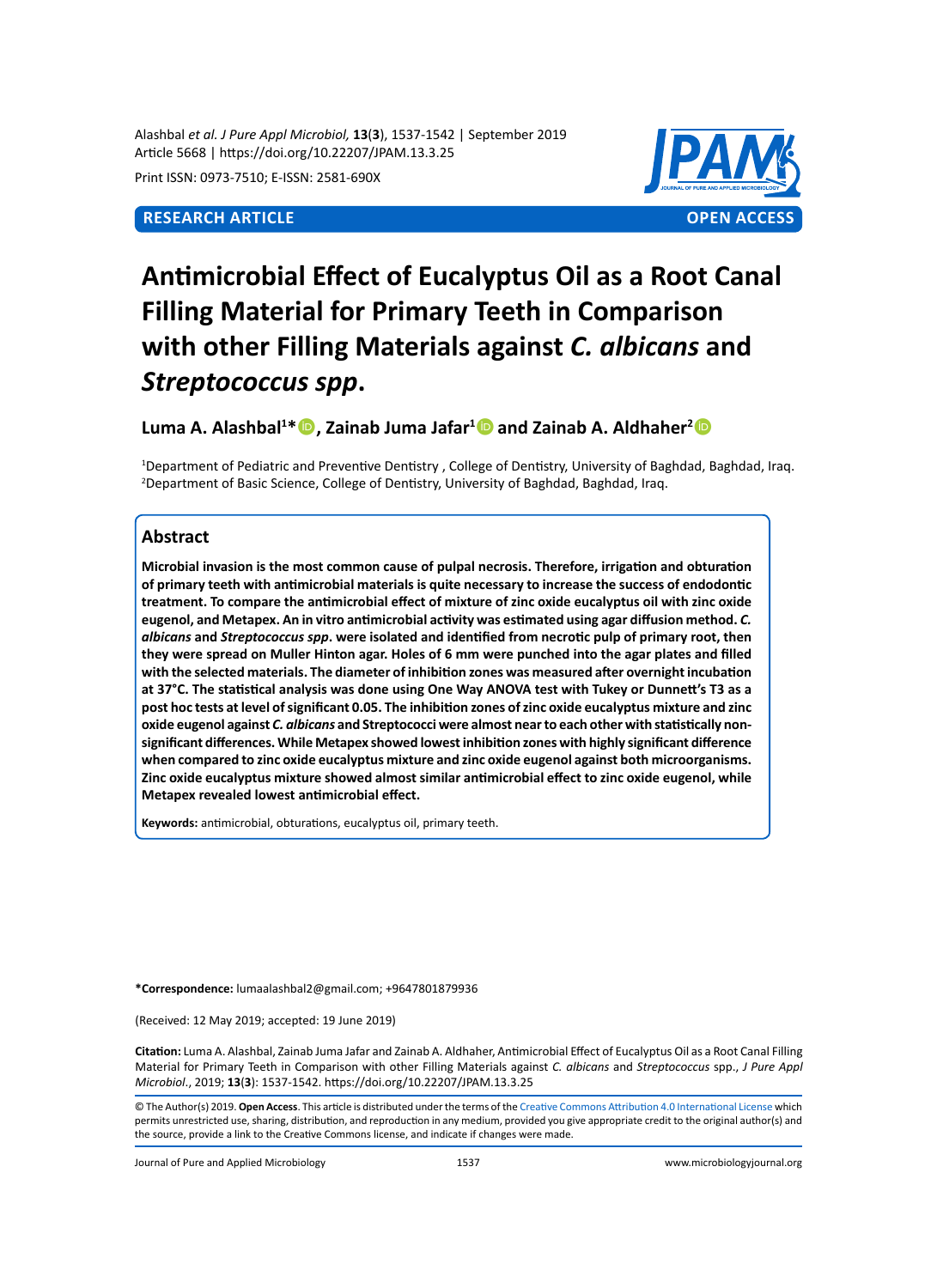#### **INTRODUCTION**

There are about 700 bacterial species compromising normal oral microflora and some of these microorganisms have a pathogenic potential<sup>1</sup>. Microbial colonization in the pulp through dental caries have been considered as major responsible element of pulpal and periapical disease<sup>2</sup>. The complex oral microbiota can infect not only root canal space, but also colonize the isthmus, accessory canals, ramification of apical delta, apical foramen and dentinal tubules, which cannot be simply removed even after chemomechanical preparations<sup>3</sup>. Therefore, irrigation with antimicrobial material and obturation with known antimicrobial property paste is quite necessary to increase the chance of root canal treatment success rate<sup>4</sup>.

*Streptococcus spp*. are Gram-positive cocci in chains and pairs, facultative anaerobes, that have been isolated from all parts of the oral cavity and constitutes huge percentage of the resident culturable oral microbiota<sup>1</sup>. Some studies reported their presence in high percentage in endodontic infections of necrotic deciduous teeth<sup>5</sup>.

Yeasts and specifically *C. albicans* have been constituted less than 1% of the root canal flora, while their proportion is about 7-18% in the infected endodontic canals, which is most frequently detected in persistent apical periodontitis<sup>6</sup>.

It has been found that *C. albicans* and oral Streptococcus coinfection can intensify the virulence of caries, endodontic infections and more serious oropharyngeal infections<sup>7</sup>.

Zinc oxide eugenol and calcium hydroxide with iodoform (Metapex) has been widely used obturation material for deciduous teeth. Nevertheless, none of these materials consider ideal<sup>8</sup>.

Eucalyptus oil contains a valuable medicinally and pharmacologically influential chemicals, that is already been used in many aspects of medicine as an anti-inflammatory, antimicrobial, antioxidative, antihistaminic, antiseptic agent etc.<sup>9</sup>. Considering these facts, several attempts had been carried out to use eucalyptus oil in various dental aspects<sup>10</sup>. As there were no previous studies about the use of eucalyptus oil as root canal filling material

in primary teeth, the current study aimed to investigate the first step of introduction of this material as root canal filling material by estimation of antimicrobial activity of Zinc oxide eucalyptus paste compared to traditionally used obturation materials for primary teeth as zinc oxide eugenol paste and Metapex.

#### **MATERIALS AND METHODS**

All microbial specimens were obtained from 21 children aged 3-8 yrs., of both sexes, and all of the patient's guardian were given a consent form before performing of the sampling procedure.

The patients were presented with necrotic deciduous teeth with or without periapical lesion, selected randomly regardless the cause of pulpal or periapical pathology.

The patients with the following criteria were included<sup>5</sup>:

1. Children with no systemic disease.

2. Patient did not take any antibiotics for at least

4. Weeks prior to sampling procedure.

3. Teeth had at least one necrotic root canal.

4. Root with no resorption or at least less than 2/3 of the root resorbed.

5. Crowns weren't broken for proper isolation. **Isolation procedure**

After disinfection of the oral cavity with 2% chlorhexidine digluconate mouth wash for 1 min, isolation of the selected tooth was done by using rubber dam. Then proper unobstructed access opening was performed till obtaining clear vision of root canals entrance. The selected canals for sampling procedure were anterior teeth, distal canal of lower primary molar and palatal canal for upper primary molar, a sterile paper point was inserted at most apical extent in the canal up to 60 sec, the saturated paper point was immediately transferred into sterile tube containing 3ml brain heart infusion broth (BHI-B) and send for microbiological analysis. The BHI-B tubes were incubated at 37°C for 24 hrs. and with aid of sterile swab impregnated in the broth, inoculation was done by streaking method into (1) Blood agar media for *Streptococcus spp.* (2) Sabauraud dextrose agar, for growing of *C. albicans*.

All petri plates were incubated aerobically at 37°C for 24 hours<sup>5,11</sup>. The identification of colonies was done based on gram staining, colony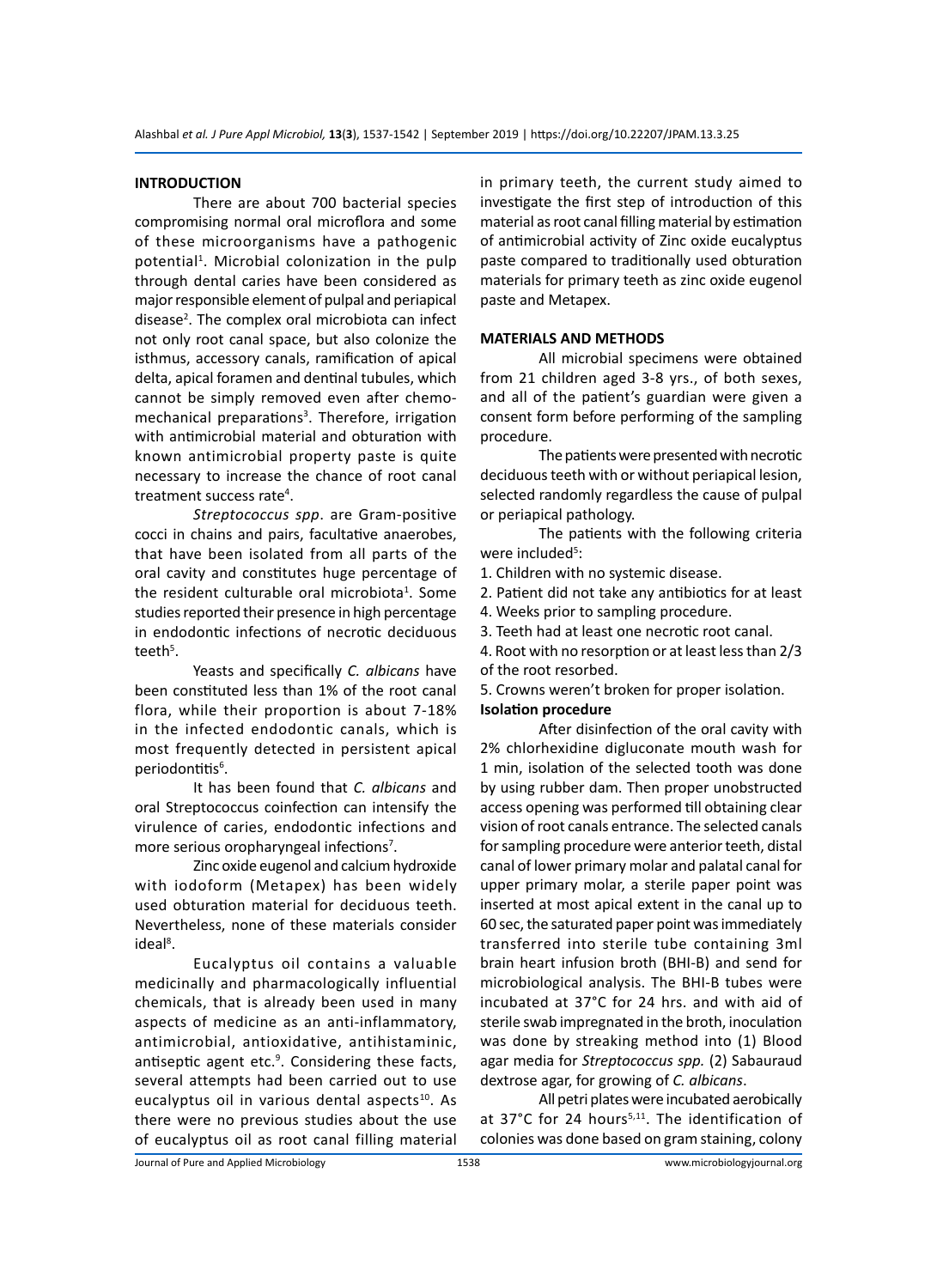characters and biochemical reaction.

## **Filling materials**

In this study the oil of *E. globulus* (plant therapy® essential oil, USA) was mixed with zinc oxide and compared with zinc oxide eugenol paste and Metapex® (Meta Biomed Co. Ltd, Korea). Vaseline® was used as a negative control. All powder and liquid ratio were standardized in consistent with formulae described by Tchaou *et al.* and Thosar *et al.*12,13. A quantity of powder 0.2gm was blended with 0.07cc oil. The materials were mixed on sterile dry glass slab, using cement spatula at room temperature. Just before it is assayed for agar diffusion method.

### **Agar diffusion method**

The standard agar diffusion assay was used for sensitivity testing. The turbidity of brain heart infusion broth suspension was adjusted to 0.5 McFarland standard. A sterile cotton swab dipped into the broth tube was swabbed 3 times to ensure equal dispersion of the inoculum on Muller Hinton agar plate. Then four wells (6 mm in diameter) were drilled into each MH plate in equal distant from each other by the aid of sterile cork borer, then filled with the test materials and incubated at 37°C for 24 hrs. The inhibition zones diameter was calibrated in millimeter by using Boley gauge<sup>14</sup>.

#### **Statistical analysis**

Data of antimicrobial activity were analyzed statistically using Shapiro- Wilk test to test the normality and One-Way Analysis of Variance ANOVA with Tukey Honestly Significant Difference (Tukey HSD) or Dunnett's T3 as a post hoc tests at significant level of 0.05 using SPSS version 21 software. Levene statistic was also used to test the homogeneity of variance among groups.

#### **RESULTS**

All data revealed normally distributed sample with statistically non-significant differences, as presented in table (1) and (2).

The results showed that Zinc oxide eugenol had the highest mean of inhibition zone against *Streptococcus spp.* followed by Zinc oxide eucalyptus, while Metapex showed the lowest mean of inhibition zone, with highly significant difference among the tested groups, as presented in table (3).

Multiple comparisons among obturation materials against *Streptococcus spp.* using Tukey test as post hoc revealed highly significant

**Table 1.** Normality test of *Streptococcus spp.*

| Groups                   | Shapiro-Wilk |    |      |    |
|--------------------------|--------------|----|------|----|
|                          | Statistic    | df | Sig. |    |
| Zinc oxide<br>eucalyptus | .850         | 10 | .058 |    |
| Zinc oxide<br>eugenol    | .888         | 10 | .161 | ΝS |
| Metapex                  | .911         | 10 | .286 |    |

| Table 2. Normality test of C. albicans |  |  |  |  |
|----------------------------------------|--|--|--|--|
|----------------------------------------|--|--|--|--|

| Groups                   | Shapiro-Wilk |    |      |    |  |
|--------------------------|--------------|----|------|----|--|
|                          | Statistic    | df | Sig. |    |  |
| Zinc oxide<br>eucalyptus | .901         | 10 | .227 |    |  |
| Zinc oxide<br>eugenol    | .882         | 10 | .138 | ΝS |  |
| Metapex                  | .850         | 10 | .058 |    |  |
|                          |              |    |      |    |  |

**Table 3.** Mean value of inhibition zones of obturation materials against *Streptococcus spp.* in millimeter

| Groups                                     | N  | Mean<br>(mm) | ±SD   | <b>Minimum</b> | Maximum | F      | P value |  |
|--------------------------------------------|----|--------------|-------|----------------|---------|--------|---------|--|
| Zinc oxide<br>eucalyptus                   | 10 | 16.400       | 2.366 | 11.000         | 19.000  |        |         |  |
| Zinc oxide<br>eugenol                      | 10 | 17.300       | 3.743 | 13.000         | 25.000  | 17.826 | .000    |  |
| Metapex                                    | 10 | 8.000        | 4.967 | .000           | 16.000  |        |         |  |
| Levene statistics=1.662, p value=0.209[NS] |    |              |       |                |         |        |         |  |

Journal of Pure and Applied Microbiology 1539 www.microbiologyjournal.org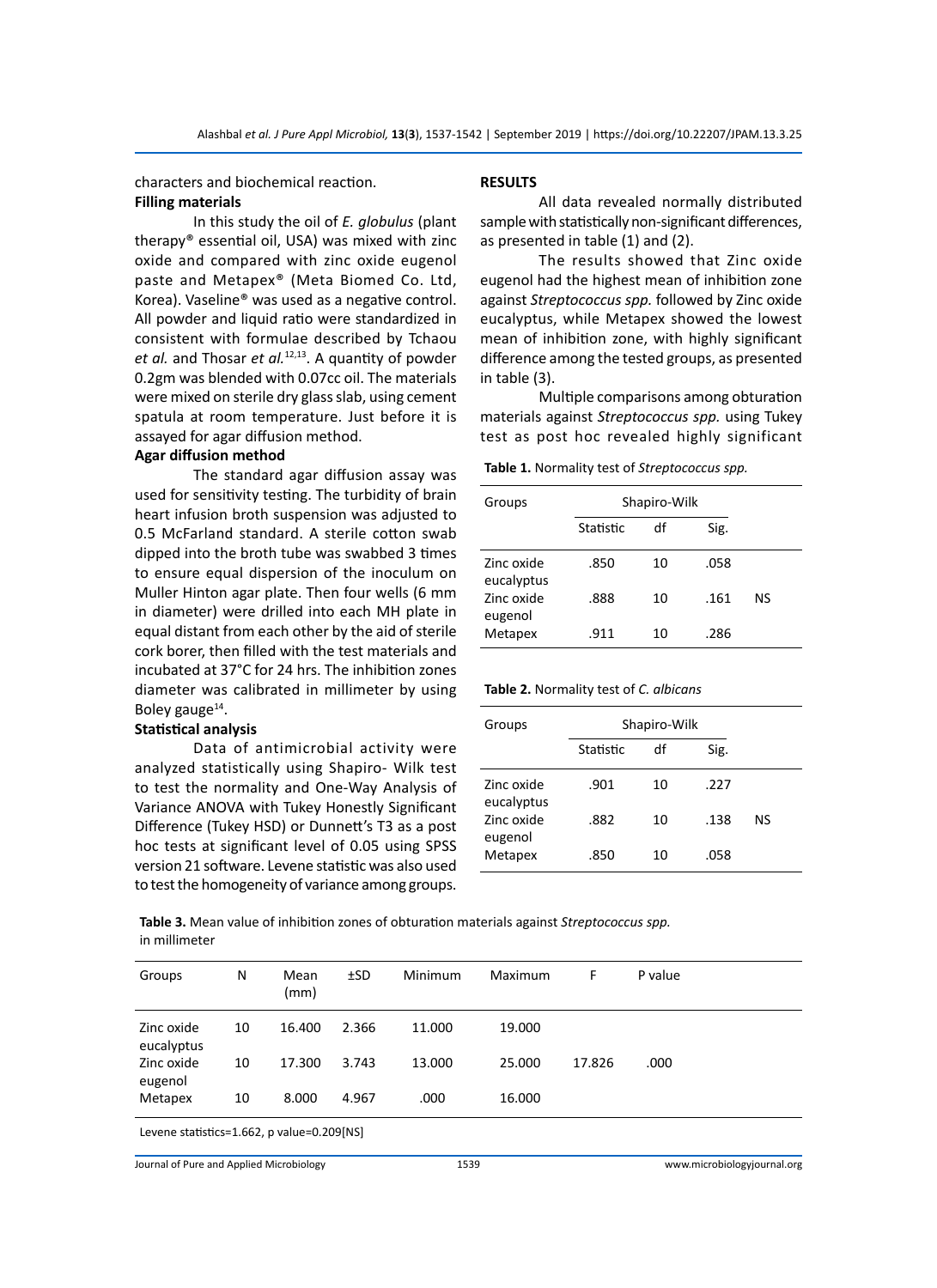difference among all tested groups, except between Zinc oxide eucalyptus and Zinc oxide eugenol which revealed a non-significant difference, as presented in table (4).

The results showed that Zinc oxide eucalyptus had the highest mean of inhibition zone against *C. albicans* followed by Zinc oxide eugenol, while Metapex showed the lowest mean of inhibition zone, with highly significant difference among the tested groups, as presented in table (5).

Multiple comparisons among obturation groups against *C. albicans* using Dunnett T3 test as post hoc reveal highly significant difference between Metapex and zinc oxide eucalyptus, and highly significant difference between Metapex and **Table 4.** Multiple Comparisons of antibacterial effect of various filling materials against *Streptococcus spp.*

| <b>Multiple Comparisons</b><br>Dependent Variable: Streptococcus<br>Tukey HSD |                                  |                               |                      |  |  |  |
|-------------------------------------------------------------------------------|----------------------------------|-------------------------------|----------------------|--|--|--|
| (I) Groups                                                                    | (J) Groups                       | Mean<br>Difference<br>$(I-J)$ | P<br>value           |  |  |  |
| Zinc oxide<br>eucalyptus                                                      | Zinc oxide<br>eugenol            | $-.900$                       | .860[NS]             |  |  |  |
| Zinc oxide<br>eugenol                                                         | <b>Metapex</b><br><b>Metapex</b> | 8.400<br>9.300                | .000[HS]<br>.000[HS] |  |  |  |

**Table 5.** Mean value of inhibition zones of obturation materials against *C. albicans* in millimeter

| Groups                   | N  | Mean<br>(mm) | ±SD   | <b>Minimum</b> | Maximum | F      | P<br>value |  |
|--------------------------|----|--------------|-------|----------------|---------|--------|------------|--|
| Zinc oxide<br>eucalyptus | 10 | 31.200       | 3.490 | 24.000         | 35.000  |        |            |  |
| Zinc oxide<br>eugenol    | 10 | 30.200       | 3.259 | 27.000         | 37.000  | 77.222 | 0.000      |  |
| Metapex                  | 10 | 7.400        | 6.899 | .000           | 17.000  |        |            |  |

Levene statistics=6.699, p value=0.004[HS]

zinc oxide eugenol, while there was non-significant difference between Zinc oxide eucalyptus and Zinc oxide eugenol, as presented in table (6).

#### **DISCUSSION**

*E. globulus*, also called blue gum, grows widely in various countries in the world, and known for its massive medicinal utilization $15$ . The antimicrobial activity of E. globulus oil is related the mixture of monoterpenes and oxygenated monoterpenes mainly  $1,8$ - cineole<sup>16</sup>. The eucalyptus oil showed good inhibitory effect on both tested Microbes and these outcomes are in agreement with previous studies of Ait-Ouazzou et al. and Bachheti<sup>17,18</sup>. However, as there was no previous study of using eucalyptus oil with ZnO powder as an obturation material for primary teeth, the comparison of this mixture with other obturation materials is not available.

In general, the hydrophobicity of essential oil permits lipids partition of cell membrane and mitochondria, rendering them more permeable **Table 6.** Multiple Comparisons of antibacterial effect of various filling materials against *C. albicans*

| <b>Multiple Comparisons</b><br>Dependent Variable: C. albicans<br>Dunnett T3 |                       |                               |                      |  |  |  |  |
|------------------------------------------------------------------------------|-----------------------|-------------------------------|----------------------|--|--|--|--|
| (I) Groups                                                                   | (J) Groups            | Mean<br>Difference<br>$(I-J)$ | Sig.                 |  |  |  |  |
| Zinc oxide<br>eucalyptus                                                     | zinc oxide<br>eugenol | 1.00                          | .880[NS]             |  |  |  |  |
| Zinc oxide<br>eugenol                                                        | Metapex<br>Metapex    | 23.800<br>22.800              | .000[HS]<br>.000[HS] |  |  |  |  |

leading to protein leakage of both the Gram positive and Gram-negative bacteria19.

In the current study, *C. albicans* was more sensitive to eugenol and eucalyptus content of the tested materials than G+ve bacterial, this can be interpreted by structural and metabolic variations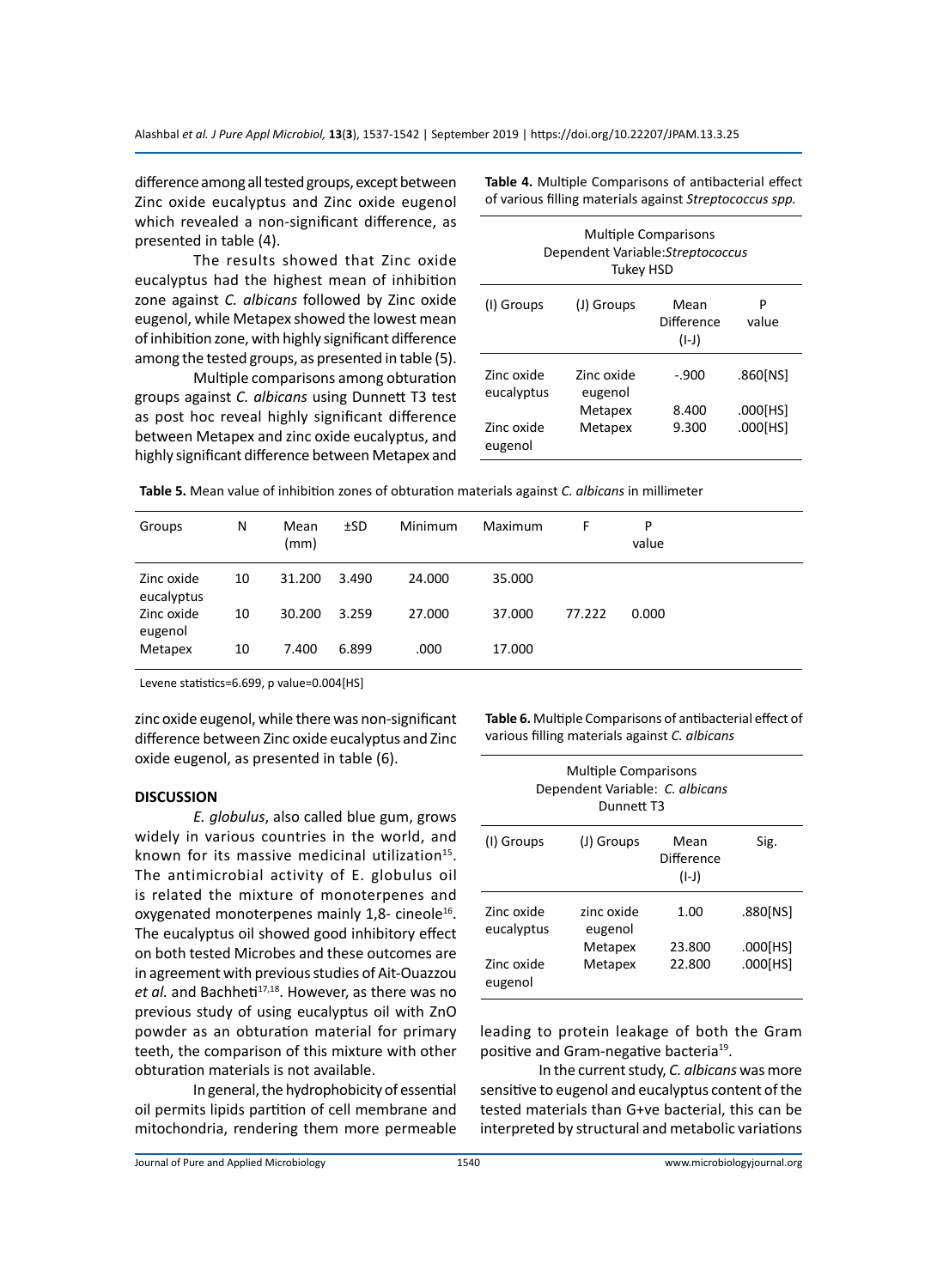that exist prokaryotic (bacteria) and eukaryotic cells (yeasts) and the abundance of the active antimicrobial constituents in each oil<sup>20</sup>.

Zinc oxide eugenol (ZOE) has been a material of choice and one of the most commonly used obturation material for deciduous teeth. The main drawback of ZOE related to its slow resorption rate compared to physiological root resorption<sup>8</sup>. The mode of antimicrobial activity is mainly attributed to eugenol that consider the active component of clove oil<sup>13</sup>. The statistical results of Zinc oxide eugenol on both microorganisms agrees with previous studies of Gomes *et al.* and Navit *et al.*21,22, proving eugenol containing filling material were more superior in inhibition microorganisms. Nonetheless, these were not the outcomes of other researchers Tchaou *et al.* and Gonחalves *et al.*12,11 as their findings showed medium or limit antimicrobial effect.

Numerous publications had documented the anti-microbial effect of premixed Ca(OH) $_{\rm 2}$  and iodoform (Metapex). The basic principle of action of antimicrobial action related to highly alkalinity of Ca(OH)<sub>2</sub> that is about 12.5-12.8, and its effect begins with the ionic dissociation into  $Ca<sup>2+</sup>$  and OH- ions in an aqueous environment $^{23}$ . Iodoform reaction arises from liberation of iodine, which is highly reactive causing proteins precipitation and essential enzymes oxidation $24$ . However, some studies found that Ca(OH) $_{\rm 2}$  component of Metapex interfere with the antiseptic ability of dyadic combinations of endodontic medicaments<sup>22,23</sup>.

The weak effect of Metapex against *C. albicans* could be because *C. albicans* can survive in broad range of pH values so the high alkalinity of Ca(OH)<sub>2</sub> may have low impact on *C. albicans*, besides  $Ca(OH)_{2}$  might implement the Ca<sup>2+</sup> ions required for morphogenesis and growth of *Candida spp*. 24.

#### **CONCLUSION**

This new material, zinc oxide eucalyptus showed almost similar antimicrobial effect Zinc oxide eugenol, while Metapex revealed lowest antimicrobial effect against tested microorganisms.

#### **ACKNOWLEDGEMENT**

None.

#### **CONFLICT OF INTEREST**

The authors declares that there is no conflict of interest.

#### **AUTHORS' CONTRIBUTION**

All authors have made substantial, direct and intellectual contribution to the work and approved it for publication.

#### **Funding**

None.

#### **Data availability**

All datasets generated or analyzed during this study are included in the manuscript.

#### **Ethics Statement**

The research protocol was approved by the Institution's Ethical Committee and all of the patient's guardian were given a consent form before performing the sampling procedure.

#### **REFERENCES**

- 1. Marsh P.D., Lewis M.A.O., Rogers H., Williams D.W., Wilson M. Marsh and Martin's Oral Microbiology. 6TH ed. Elsevier Health Sciences UK; 2016.
- 2. Gutmann G.L., Manjarrיs V. Historical and Contemporary Perspectives on the Microbiological Aspects of Endodontics. *Dent. J.*, 2018; **6**(49).
- 3. Yassin H.N., AL-Dahan Z.A., Hamod M.A. Evaluation of antibacterial effect of irrigant solutions (titanium tetra fluoride, green tea, sodium hypochlorite, normal saline) using real-time quantitative – polymerase chain reaction. *J. Bagh College Dentistry*, 2015; **27**(3). https://doi.org/10.12816/0015048.
- 4. Prabhakar A.R., Sridevi E., Raju O.S., Satish V. Endodontic treatment of primary teeth using combination of antibacterial drugs: An *in vivo* study. *J. Ind. Soc. Pedod. Prev. Dent.*, 2008; **26**: 5-10.
- 5. Hegde A.M., Pallavi l. Prevalence of Selected Microorganisms in the Pulp Space of Human Deciduous Teeth with Irreversible Pulpitis. *Journal of Endodontology*, 2013; **25**: 107-111.
- 6. Waltimo T.M., Haapasalo M., Zehnder M., Meyer J. Clinical aspects related to endodontic tract infections. *Endodontic Topics*, 2004; **9**: 1–13. https://doi.org/10.1111/j.1601-1546.2004.00086.x.
- 7. Allison D.L., Willems H.M., Jayatilake J.A., Bruno V.M., Peters B.M., Shirtliff M.E. Candida–Bacteria Interactions: Their Impact on Human Disease. *Microbiol Spectr.*, 2016; **3**(4).
- 8. Rajasekhar S., Mallineni S.K., Nuvvula S. Obturating Materials Used for Pulpectomy in Primary Teeth- A Mini Review. *J. Dent. Craniofac. Res.*,2018; **3**(1:3): 2576-392X.